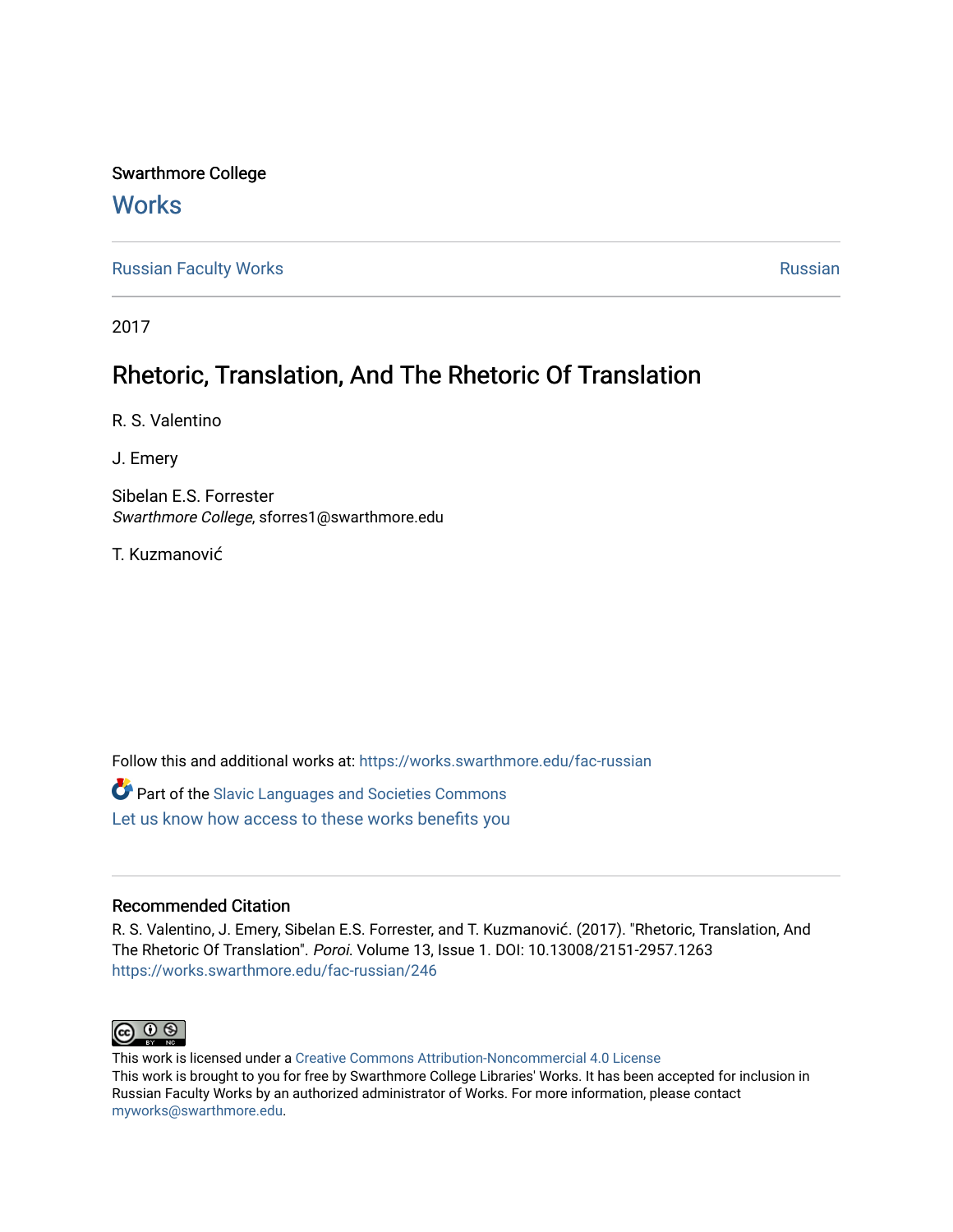

**[Poroi](http://ir.uiowa.edu/poroi) An Interdisciplinary Journal of Rhetorical Analysis and Invention** ISSN 2151-2957

[Volume 13](http://ir.uiowa.edu/poroi/vol13) [Issue 1 \(2017\)](http://ir.uiowa.edu/poroi/vol13/iss1) *[Special Issue on the Rhetoric of Translation](http://ir.uiowa.edu/poroi/vol13/iss1)* DOI: 10.13008/2151-2957.1263 [Article 1](http://ir.uiowa.edu/poroi/vol13/iss1/1)

# Rhetoric, Translation, and the Rhetoric of Translation

Russell Scott Valentino Jacob Emery *Indiana University, Bloomington* Sibelan Forrester *Swarthmore College, Swarthmore, PA* Tomislav Kuzmanović *University of Zadar, Croatia*

Copyright © 2017 Russell Scott Valentino, et. al.



This work is licensed under a [Creative Commons Attribution-Noncommercial 4.0 License](http://creativecommons.org/licenses/by-nc/4.0/)

#### Recommended Citation

Valentino, Russell S.; Emery, Jacob; Forrester, Sibelan; and Kuzmanović, Tomislav. "Rhetoric, Translation, and the Rhetoric of Translation." *Poroi* 13, Iss. 1 (2017): Article 1. <https://doi.org/10.13008/2151-2957.1263>

#### Hosted by [Iowa Research Online](http://ir.uiowa.edu)

This Introduction is brought to you for free and open access by Iowa Research Online. It has been accepted for inclusion in Poroi by an authorized administrator of Iowa Research Online. For more information, please contact [lib-ir@uiowa.edu.](mailto:lib-ir@uiowa.edu)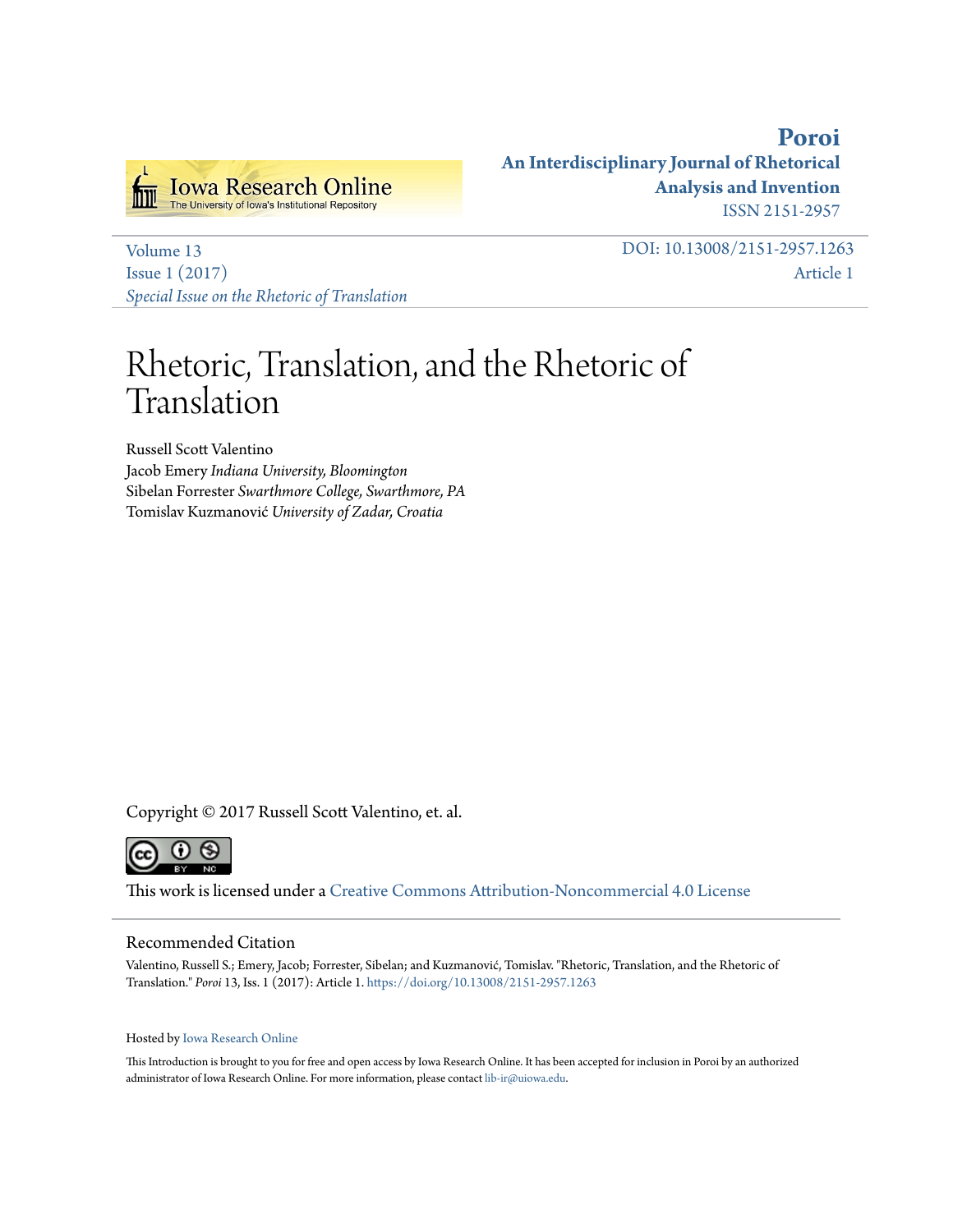## **Rhetoric, Translation, and the Rhetoric of Translation**

### *An Introduction*

### *Russell Scott Valentino Indiana University, Bloomington*

*Jacob Emery Indiana University, Bloomington*

### *Sibelan Forrester*

*Swarthmore College, Swarthmore, PA*

### *Tomislav Kuzmanović*

*University of Zadar, Croatia*

*Poroi* 13,1 (May 2017)



Identifying the rhetorical features of any manner of communication requires stereotyped forms of expression. To understand what they are being told, and even more to be persuaded by it, people need to recognize a novel situation as a variation on a theme with which they are already familiar. Rhetorical theorists since Aristotle have known this. They call these canned formulas *topoi*, or places. When the occasions are typical enough they are called *commonplaces*. Surprisingly, the form of communication called translation offers fertile ground for rhetorical exploration, not least because when it comes to translation people have been repeating themselves for millennia. If their repetitions have often appeared new and, to use a medieval commonplace, "never seen before," it is largely because of the skillful variations in which they have been expressed, and the changing circumstances of a changing world, which tend to make each generation think or—perhaps better—feel that it has discovered if not created something altogether new rather than learned something that people before them knew, too.

The truth is that, outside of certain technical spheres, about which we shall have more to say below, translation has changed very little over the centuries. It is characterized today, as it has ever been, by the need for careful study of a foreign language and culture, by a thorough understanding of the text from which a translation is derived, and by skillful manipulation of the receiving culture's language and expressive modes. Obviously, this is not an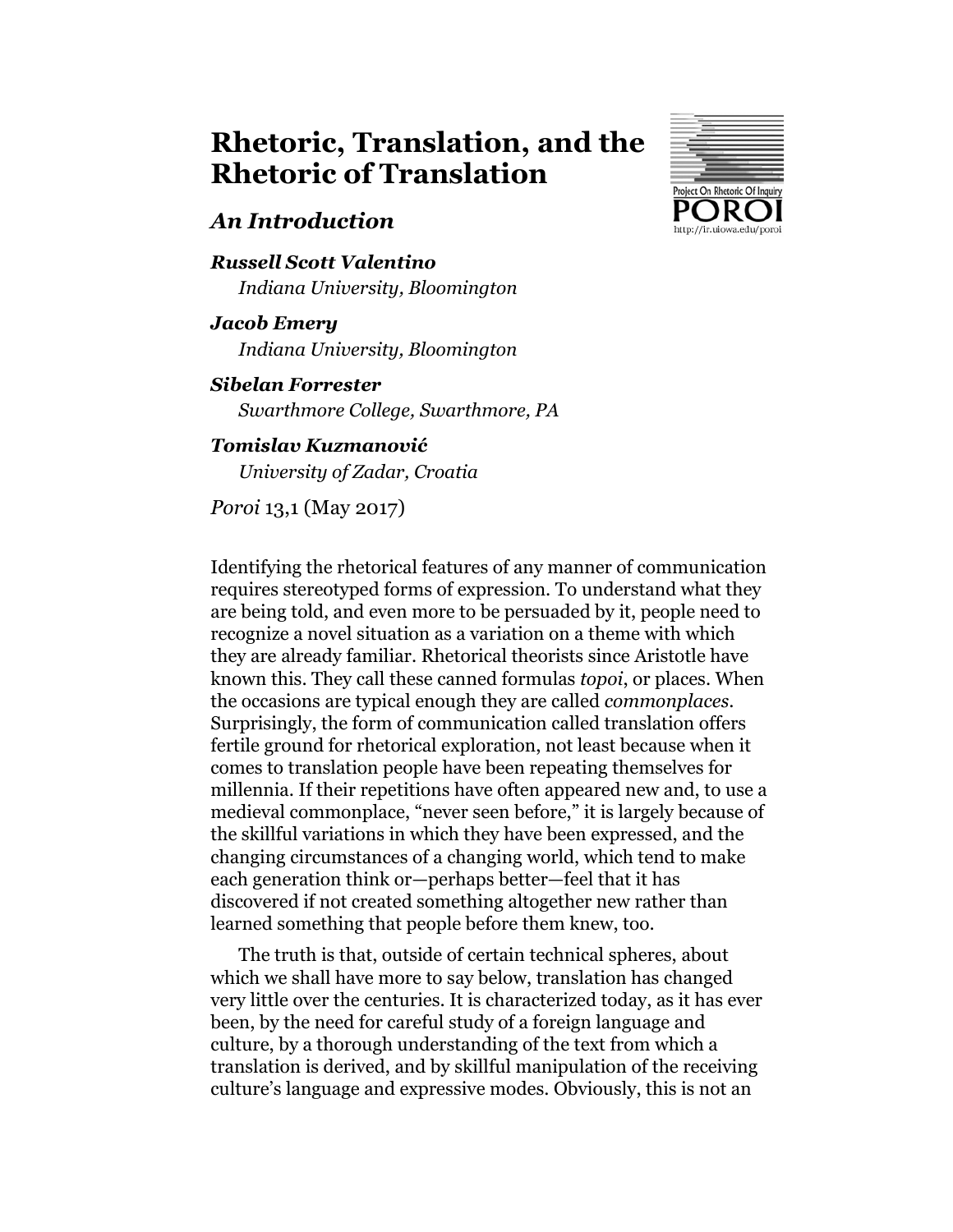exhaustive definition of the activity of translation, and in fact the wide variety of translation commonplaces may derive in part from an inscrutable quality that, like the figure of the translator, who shifts between cultures, appearing to belong to and speak for one or the other from one moment to the next, makes it difficult to say what translation, in fact, *is*. In other words, we keep trying and keep failing to describe it adequately, and each failure invites still more attempts, covering the same or similar ground, approaching but never quite reaching the unrepeatable source.

To claim that people have been repeating themselves does not mean to say that all conversations about translation are identical. The fact that translation from one language to another is embedded within ideas about how languages may be distinguished from one another, and that these ideas change from time to time and place to place, makes such a claim untenable in any but the most abstract sense. "A language is a dialect with an army and a navy," quipped the linguist Max Weinreich, and this thought—first expressed, significantly, in Yiddish—points to the conditions of power upon which translation always rests.<sup>1</sup> Our understanding of the clear demarcations among languages, especially as markers of national affiliations, is not only relatively new: it is relatively contestable, depending on the nation and the time (for instance, Bellos, 2001, 11-23). To borrow a formulation of Mikhail Bakhtin, national languages are always projects that, if not worked at, have a tendency to bleed into other languages, drift and innovate and mix.<sup>2</sup> Making them solid requires consistency, rules, grammar, teachers of grammar, schools, dictionaries, newspapers, and standard ways of editing, and it is upon this apparently solid foundation that translation rests. Translation marks the boundary between the point where one nationally recognized language stops and another begins. Translation validates a language with its own sovereignty.

<sup>1</sup> "*A shprakh iz a dialekt mit an armey un flot."* Weinreich attributed the phrase to a teacher from a Bronx high school who attended one of Weinreich's lectures between December 1943 and June of 1944. The earliest known published source for the phrase, in Yiddish, is Weinreich's "*Der YIVO un di problemen fun undzer tsayt," YIVO Bleter* (Weinreich, 1945).

<sup>2</sup> This idea appears in various forms throughout Bakhtin's writings. Gary Saul Morson and Caryl Emerson have grouped it under the global Bakhtinian concepts of "unfinalizability" and "heteroglossia." For their discussion, with reference to several of Bakhtin's pronouncements, see *Mikhail Bakhtin: Creation of a Prosaics* (Morson and Emerson, 1990, 36- 40 and 139-42).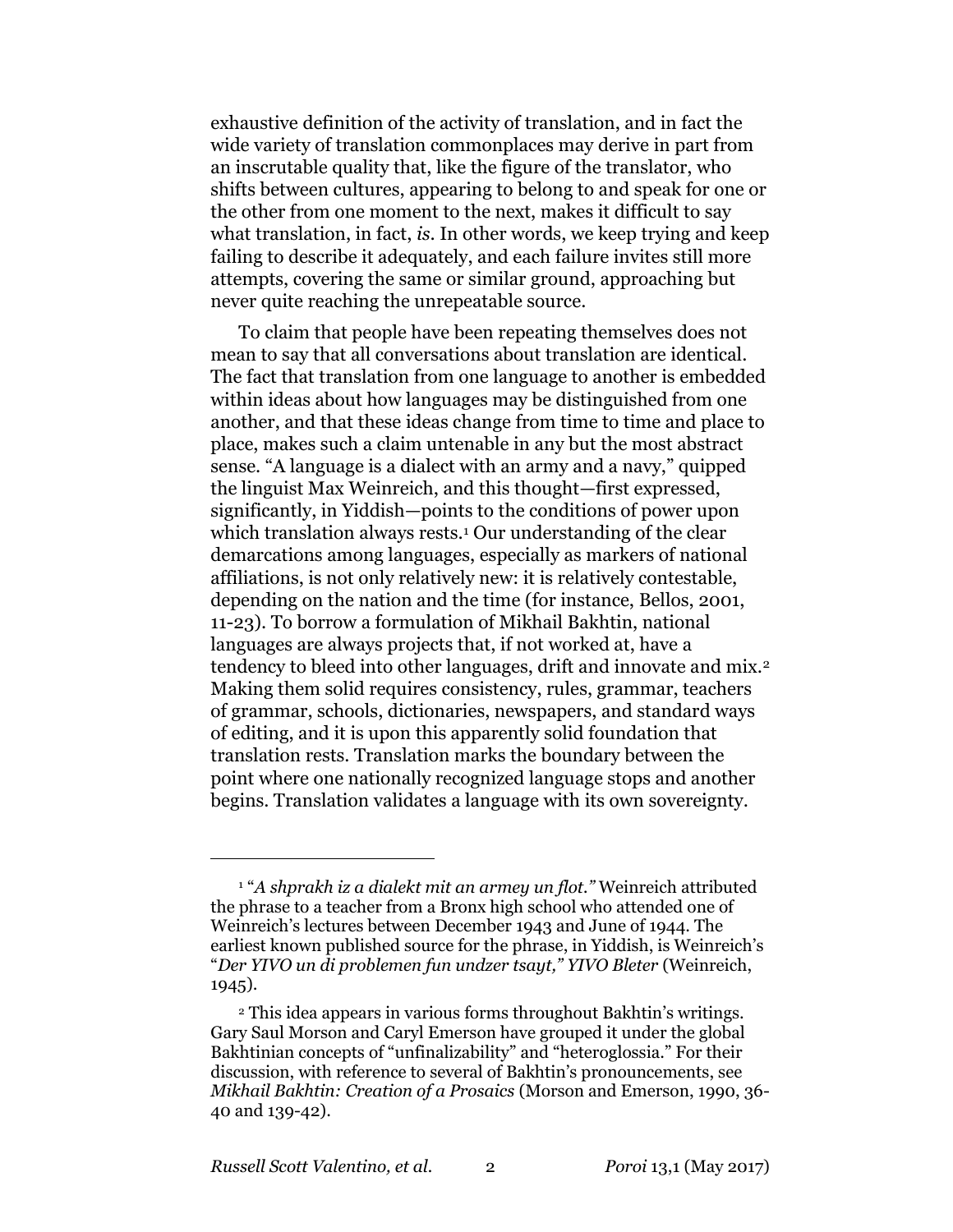Most claims that begin with the words "translation is like" fall somewhere amid a network of commonplaces that surround an inscrutable center and rest upon conditions of power. These commonplaces often appear as sparkling lights that blink on and off, luring us towards them according to our proclivities, interests, and politics. Thus translation as intercultural exchange flickers on a green tower while translation as art glows red in the café *en face*. Translation as performance has its own top floor marquee, while outside the basement below translation as midwifery hangs its lantern. The betrayer burns a black lamp, hidden behind an Italian dictionary. The hijacker's bulbs are bright, multicolored, twined around a loudspeaker. The cannibal watches from the tangled undergrowth across the avenue, eyes bright. The wires crisscross, the power flows from the invisible source.

Exploring the discrete commonplaces of translation discourse in English is likely to take the form of short excursions into the rhetorics of accuracy, violence, equivalency, communication, loss, and mimesis. Instead of indulging in any of these microexplorations, here we test more general waters in an attempt to situate the rhetoric of translation amid a variety of discursive and disciplinary trajectories, particularly in relation to teaching and learning.

The wide divide between practice and theory has its own points of rhetorical interest, as does the divergence between the relatively new field of Translation Studies as an offshoot of applied linguistics, on the one hand, and of literary theory, on the other, particularly in its comparatively inflected modes. There is a parallel to this divide, however, in the fact that contemporary translation practice might also be understood as an offshoot of foreign language instruction, literary history in the commentary and intervention mode (as in Classics or philology), and creative writing. Each of these domains operates through commonplaces and assumptions about audience and effectiveness, using tropes that often contain complex unarticulated arguments that, once made explicit, help to define the interests and aims of their practitioners. More than this, they help to clarify what is at stake and how to measure the successes and failures of such differently marked approaches.

We must contrast the pedagogical aspect of this project to what might otherwise look like a purely descriptive engagement, much as there was a pedagogical aspect to Wayne Booth's seminal study *The Rhetoric of Fiction*, which our title echoes (Booth, 1961). Rhetorical scholars, translators, historians of translation, teachers of literature and language, and theorists of translation and cross-cultural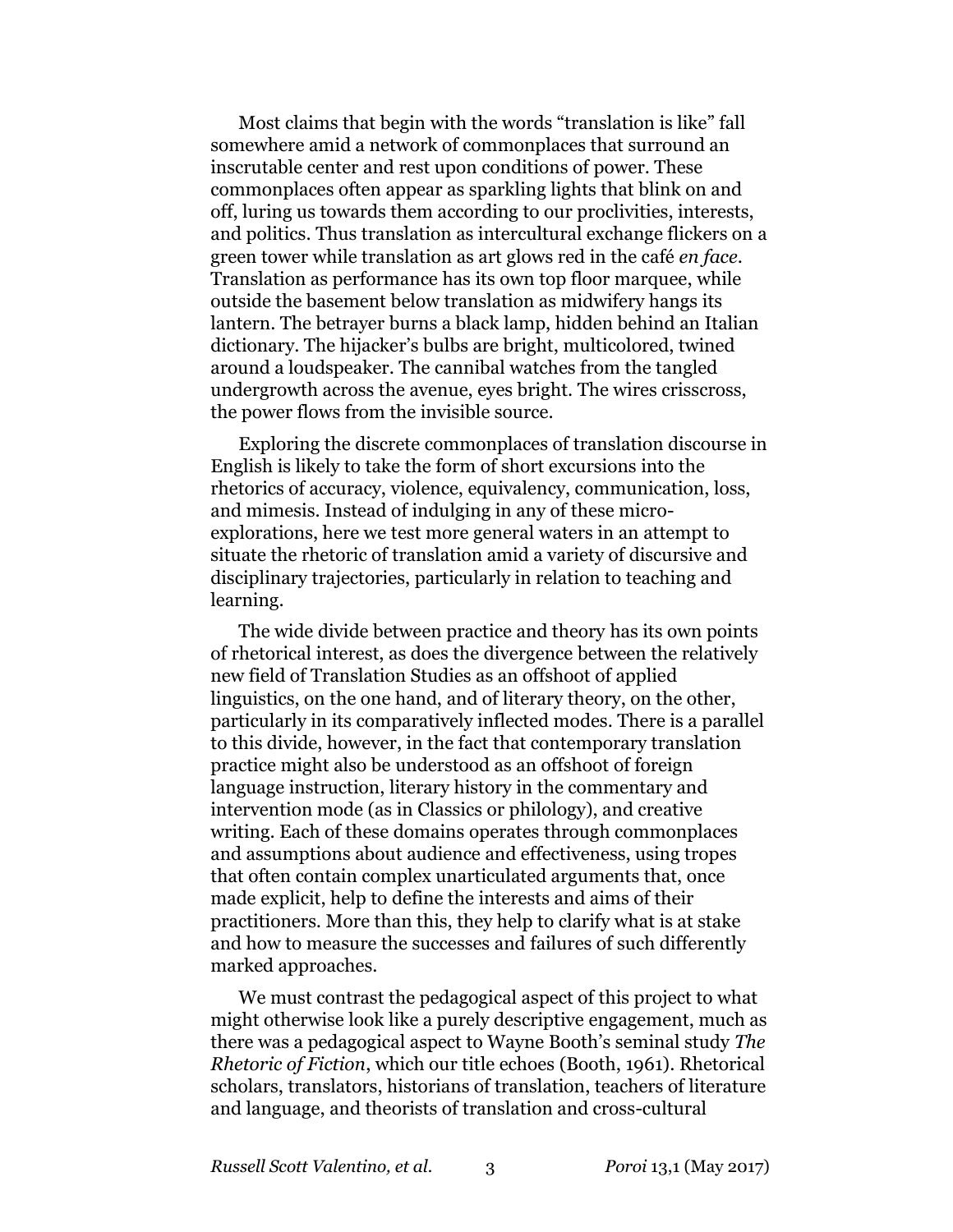communication (the most likely audiences for this special issue) will see each of their approaches in clear demarcations along a spectrum that puts them into greater focus, helping to inform practice and clarify the often fraught language of what poet and translator Cole Swensen once characterized as "the blood sport of translation" across the entire range of these forms of writing.<sup>3</sup>

Rhetoric plies a middle ground, with plenty of theoretical gravitas, history, and connections to neighboring fields to constitute a field of its own, but also with a grounding in real communication situations and handy concepts that—like "kairos" (timeliness), "ethos" (character), and "lexis" (style)—are highly applicable to translation. Such concepts have rarely been applied to the study of translation in a systematic manner, despite the fact that many Translation Studies approaches, from those of Lawrence Venuti and Susan Bassnett to those of David Damrosch and Emily Apter, have operated within often unstated rhetorical fields. To take a well-known example, the notion of the "translator's invisibility," which Venuti coined in the mid-1990s, is essentially a study in the rhetorical category of "ethos." When thought of in this way, it becomes clear that invisibility can be deployed as part of an implicit argument, a means of moving an audience. The hidden claims of such an argument might be explicitly formulated such that the translation in question is an "authentic" replication of the original or, at least, of those aspects of the original that matter; the author's words here are implied as appearing in English without intervention—if not magically, then at least with utmost faith and rigor. The translator's invisibility (or rather, silence) serves to highlight the translator's absence of agency exerted on (think: willful intervention in) the original text during the process of carrying that original text over from its source culture to that of the reader, suggesting that the work has not been contaminated by some unauthorized third party (the translator). To test such an assumption, one can simply observe the degree to which such notions about communion with the source are discarded the more visible the translator becomes, especially when the translator's own inventions are highlighted. The rhetorical positioning of the translator shifts, and she or he becomes an author, discarding the translator's cloak, and voilà, visibility and invention are joined in the authorial persona. The entire implied argument pivots on the fulcrum of the translator's authority (*ethos*).

In a more global sense, however, we must ask what a rhetoric of translation would actually look like. In some ways it would surely

<sup>3</sup> In a personal communication with Russell Valentino.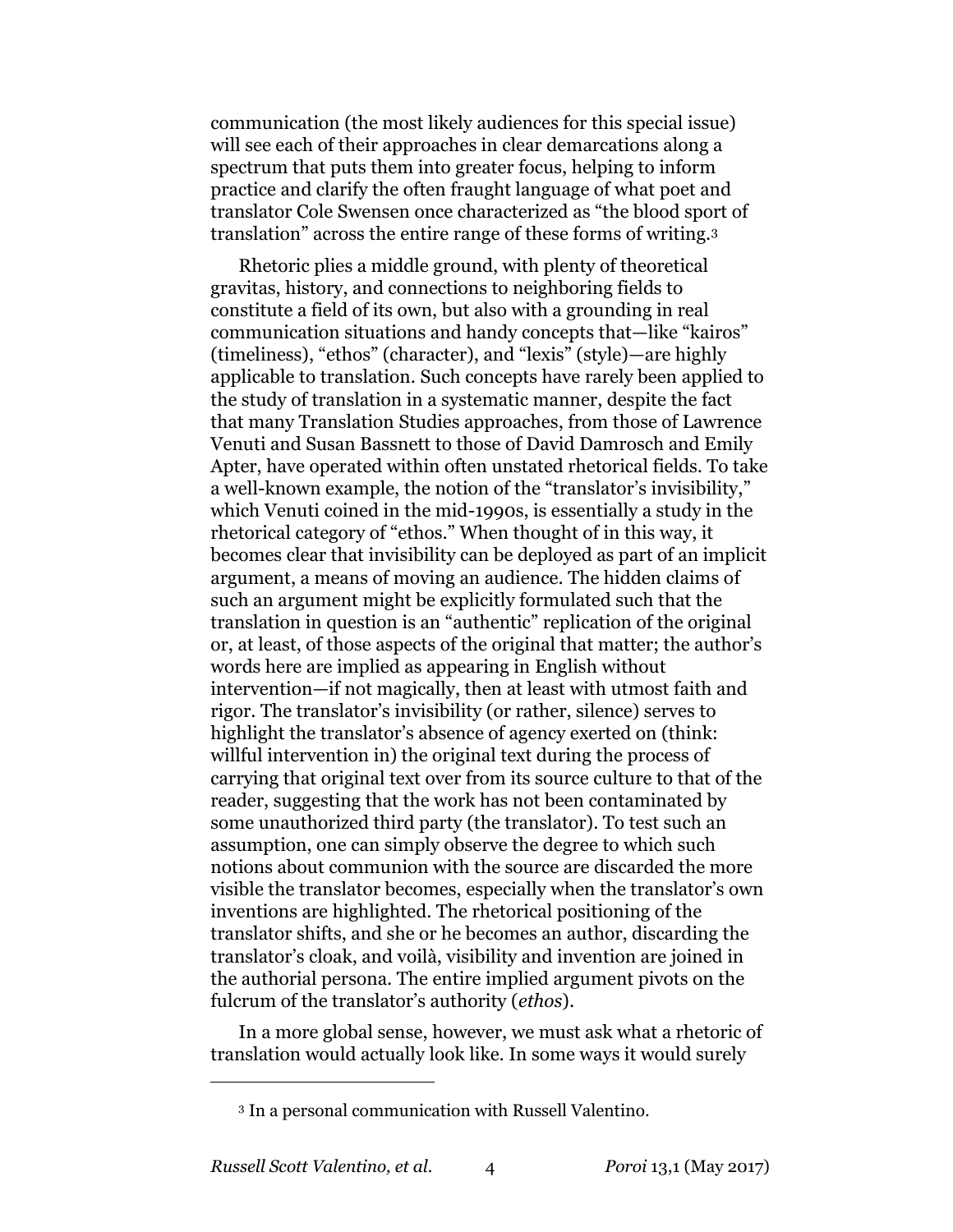be a corrective to thinking of translation as a non-rhetorical activity, from an *ars gratia artis* standpoint at one extreme or a technical standpoint at the other. These are in fact the two radical conceptions of translation in which this non-rhetorical aspect of translation most frequently appears. In the first case, translation is its own form of artistic expression, where a translator is inspired to create in the receiving culture's language and the creation stands as an artistic work in its own right, its success or failure dependent purely on its own aesthetic merits. At the other extreme lies a range of lexical items with exact equivalents, e.g., the word for the computer term *interface* or the hinge of a door. These are technical usages that have limited, specialized, and exact equivalents in other languages, at least at first glance. For "interface" and "hinge" also have figurative usages that make the exactness we might think is there to begin with look rather more tenuous. Writing as a form of audience-free self-expression suggests a non-rhetorical act that contrasts the production of technical equivalents for lexical items in another language. In the first case, it is as if the authorial role has completely taken over the ethos of the translator; this author is an English language author writing in English, for the purpose of English—some poets refer to this self-positioning as "writing to the language"; in the second it is as if the author disappears completely, and the translator is a mere conduit. It does not matter who might fill that role; the same word always results.

Both of these extreme cases are fascinating abstractions. But to the extent that they might be realized, or attempted, in the practice of translation, they are also naïve and wrong-headed. For translations are always—whether conceived of as artistic or technical or anything in between—rhetorical acts, acts conditioned by considerations of the audience for whom they are imagined. And this is true not only at the global level, the level of why a text comes into being in English, but also at the level of every local decision made in creating the text, from paragraphing to discrete lexical items, commas, periods, and quotation marks. And fragments. In this sense, there are as many different modes of translation (which means methods of creating it, reading it, engaging with it, and so on) as there are audiences for it, and there are many different conceivable audiences—from devoted religious readers to firstgrade poetry explorers, historians, literature students in college survey courses, foreign language learners, critics, reviewers, and more. Whenever someone begins from that common phrase "translation is," with its weak little copula verb no less, that person has an audience in mind, often unspecified, sometimes not even clear in her or his head, but always there to condition the aims of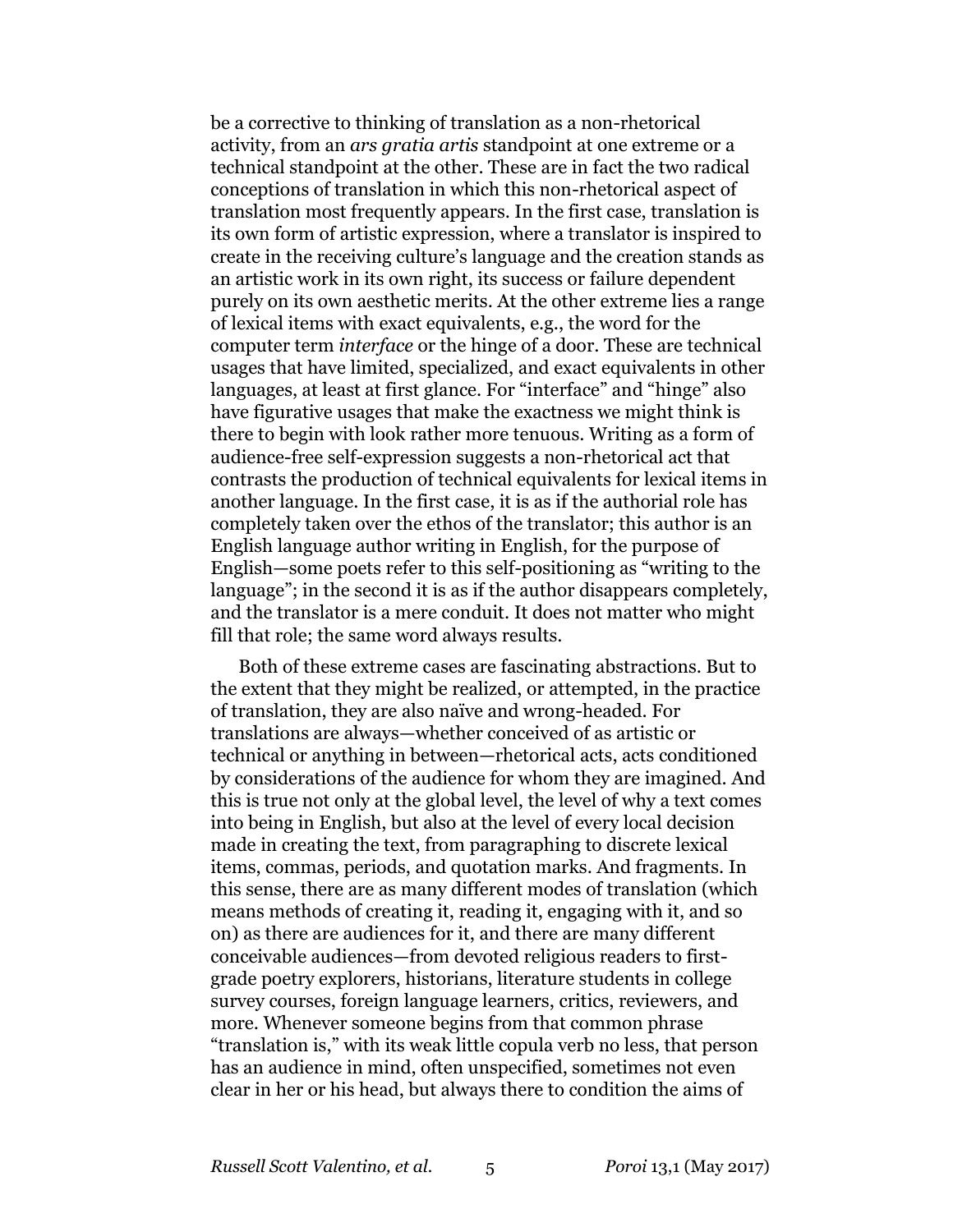any translation, its existence, its manner of work, and, most importantly, any judgments that might be made about its quality or effectiveness. This fact, moreover, points to the major failing of all forms of automated translation, whether performed by means of a database or algorithms or by some manner of machine: They do not act rhetorically; they are not sensitive to the specific conditions of an audience, not yet at least.

The rhetoric of translation, then, is corrective on the one hand, that is, to thinking of translation as non-rhetorical. On the other, considering translation through the prism of rhetoric can provide a bridge between highly theorized approaches, which look at translation and tend to place it within other domains, such as postcolonial studies, linguistics, or literary theory, and, by contrast, highly practice-oriented approaches, as in creative writing circles, which have tended to see little or nothing of use or interest to them when they look at the historical pronouncements of their comrades in disciplines such as comparative literature or English. A rhetorical approach can sit squarely between these often opposing ways of engaging in translation and provide insight into each. It can translate the one for the other and vice versa.

Understanding how translation functions in a rhetorical frame of reference can be made clear by contrast to neighboring kinds of writing, those that might look similar on first consideration but whose distinctive differences point out the contours that surround and give translation its own shape. In effect, to clarify what translation *is*, we might borrow an insight from Gilbert Highet's *Anatomy of Satire*, in which the contours of a genre come into focus by contrast with the kinds of writing that are closest to it but still distinct, a little like the way a note becomes clear when an instrument is out of tune.<sup>4</sup>

For instance, the dominant foreign-language teaching methods in the U.S. over the last thirty years or so do not in principle welcome translation, especially in its "grammar/translation" mode, which foreign language pedagogues have sometimes derided as a crutch used in the classroom by imperfect speakers, hiding their lack of fluency behind grammar rules and rote translation drills that do little but take up valuable class time. The definition of proficiency from which the criticism derives, by contrast, rests on a bias towards fluent speaking and personal expression as a category of language use. Thus in the standard oral proficiency interview

<sup>4</sup> Highet's use of this analytic technique is perhaps clearest where he distinguishes satire from its neighbors of invective, lampoon, comedy, and farce (Highet, 1962, 151-156).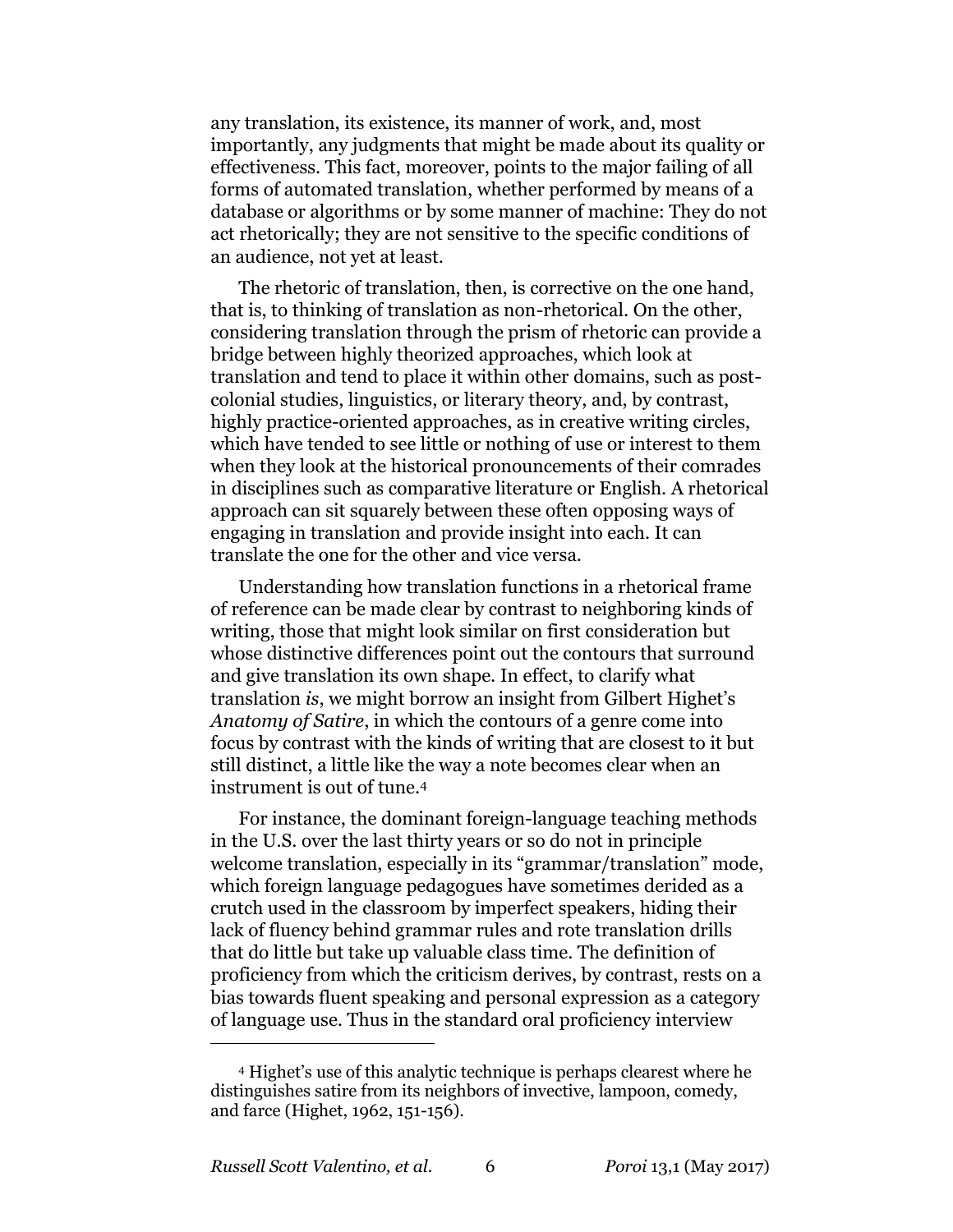(OPI), a speaker is provided with a situation in which she or he is unlikely to know all the specific words that might pertain to that situation. For example, you are getting a haircut and you want to tell the stylist that you would like to shorten the bangs and thin the hair at the temples. The problem is designed with the assumption that the language learners being tested most likely will not know the words for "bangs," "temples," and "to thin"; their proficiency is measured by how well they are able to maneuver around their ignorance, that is, circumlocute. Circumlocution is what native speakers do all the time, in the many situations where they do not know the precise vocabulary; it constitutes a meta-speech strategy of sorts that, when combined with a variety of language rudiments, enables superior speakers to communicate in just about any situation. This highly effective model of teaching and justifying foreign language as a subject of study in higher education clearly demarcates one of the main contours of translation, which focuses on comprehension and expression in writing of *someone else's* thoughts and desires. In practicing translation, one must pay especially close attention to what other people write and how they write it. If one does not know the words, one has to find them out, not find a way around them. In translation, circumlocution is rarely an option. Nor can one skip over what one does not understand, or stop paying attention when one does not agree.

The teaching of literature offers another domain from which translation may be distinguished. Translators sometimes like to say that translation is the closest form of reading, implying that it is a variety of close reading. It is not, and *how* it is not helps to show what translation in fact *is*. Close reading is a New Critical method of analysis. Its particular bias does not lean, as proficiency-based language instruction does, toward prolix expressivity, where performance is measured largely by how well one can get around words one does not know in order to say what one wants. Instead, close reading showcases invention, while the model of writing it favors is one that marshals a plethora of words, derived from but ultimately external to a text, in order to launch them at that text in the service of the "original" idea or "discovery" that the interpreter is proposing. Apprentices to the method in freshman introductory courses have long been routinely encouraged to quote from a work but then "do things" with the quoted material, shape it amid their own argument, control it as part of their critical explication. The analytic skills being taught have to do with unraveling the strands of the text under consideration in order to show how they ultimately cohere in a meaningful whole. Moreover, the exploration of the text takes place by means of a critical reflective apparatus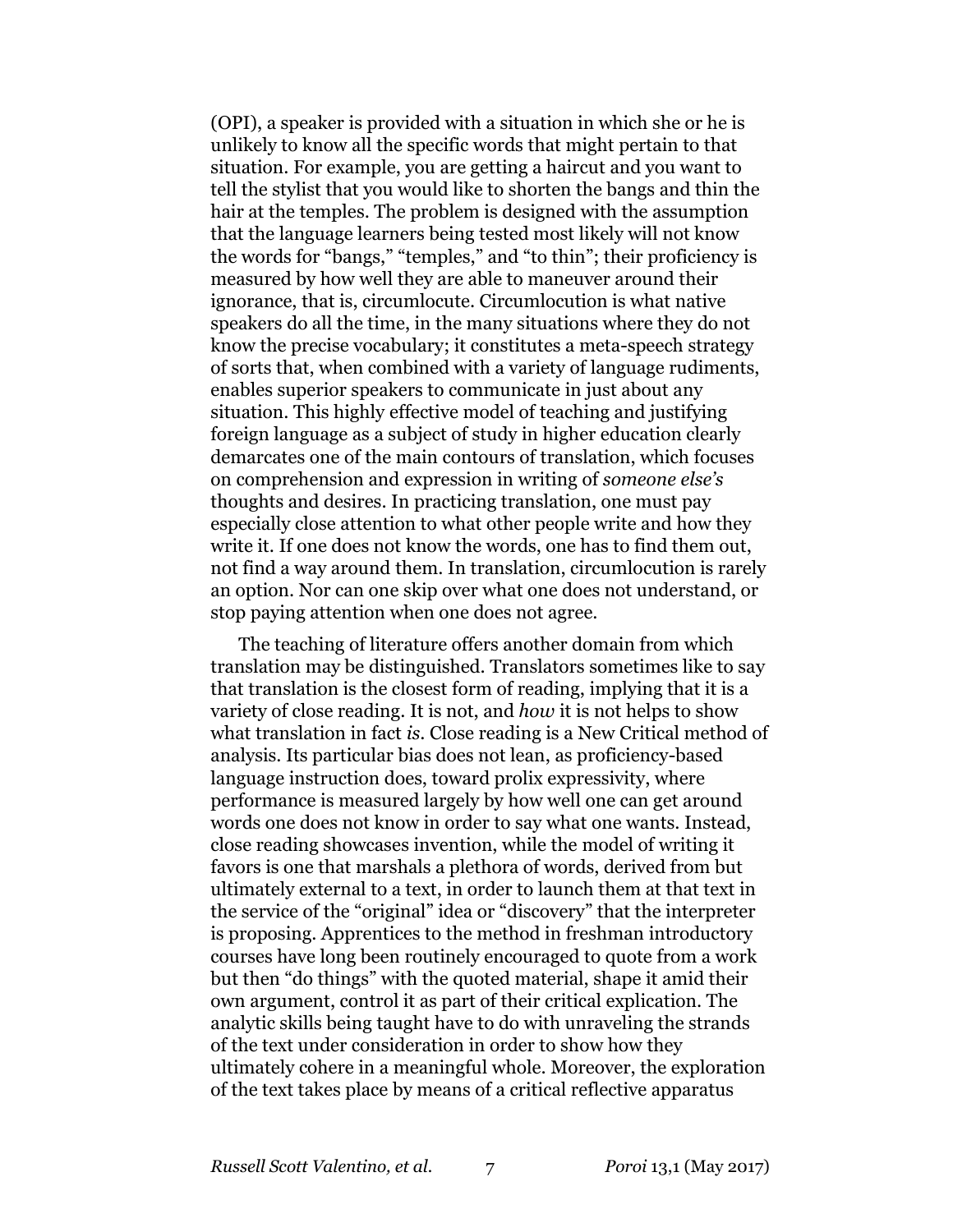that should ideally maintain its distance, and not, for instance, engage in naïve identification with characters, or any of the other typically unsophisticated reading practices of those who have not been properly schooled. The high Modernist bias in this approach should be evident. Such a lack of sophistication among his American students was a favorite target of Vladimir Nabokov's irony. He called us "minor readers" when we identified with the characters in books.<sup>5</sup> The point here is not about close reading per se but about the reliance on invention and critical distance by literary scholars and the manner in which these help to demarcate translation—especially when it is practiced without additional words of explanation, without scholarly intervention.

Isaiah Berlin once famously set out hedgehogs and foxes as categories of thinkers on the basis of a Greek fragment from the poet Archilochus: The fox knows many things but the hedgehog knows one big thing. "Taken figuratively," Berlin wrote,

the words can be made to yield a sense in which they mark one of the deepest differences which divide writers and thinkers, and, it may be, human beings in general. For there exists a great chasm between those, on one side, who relate everything to a single, central vision […] and, on the other side, those who pursue many ends, often unrelated and even contradictory […]. The first kind of intellectual personality belongs to the hedgehogs, the second to the foxes (Berlin, 2008, 24-25).

And so Plato was, according to Berlin, rather a hedgehog and Aristotle rather a fox; Dante, Nietzsche, and Dostoevsky were clearly hedgehoggish, while Shakespeare, Voltaire, and Joyce were all foxy.<sup>6</sup> But when Berlin then turned to Lev Tolstoy and asked whether he was "a monist or a pluralist," whether his vision was "of one or of many," the question didn't seem to apply. It seemed to "breed more darkness than it [dispelled]." What sort of a thinker, Berlin asked, was the man whose work his essay was intended to explore? This was a terribly clever move for the start of an extended analysis of Tolstoy's philosophy of history, a subject that very likely required a bit of cleverness to engage his readers. When faced with the question of what Tolstoy was, Berlin turned his little intellectual personality game into a profound psychological tool: Lev

<sup>5</sup> Nabokov's opinion is typically forthright and categorical: to identify with a character in a book is "the worst thing a reader can do" (Nabokov, 1980, 4).

<sup>6</sup> Berlin's 1950s lists are clearly marked by their lack of diversity.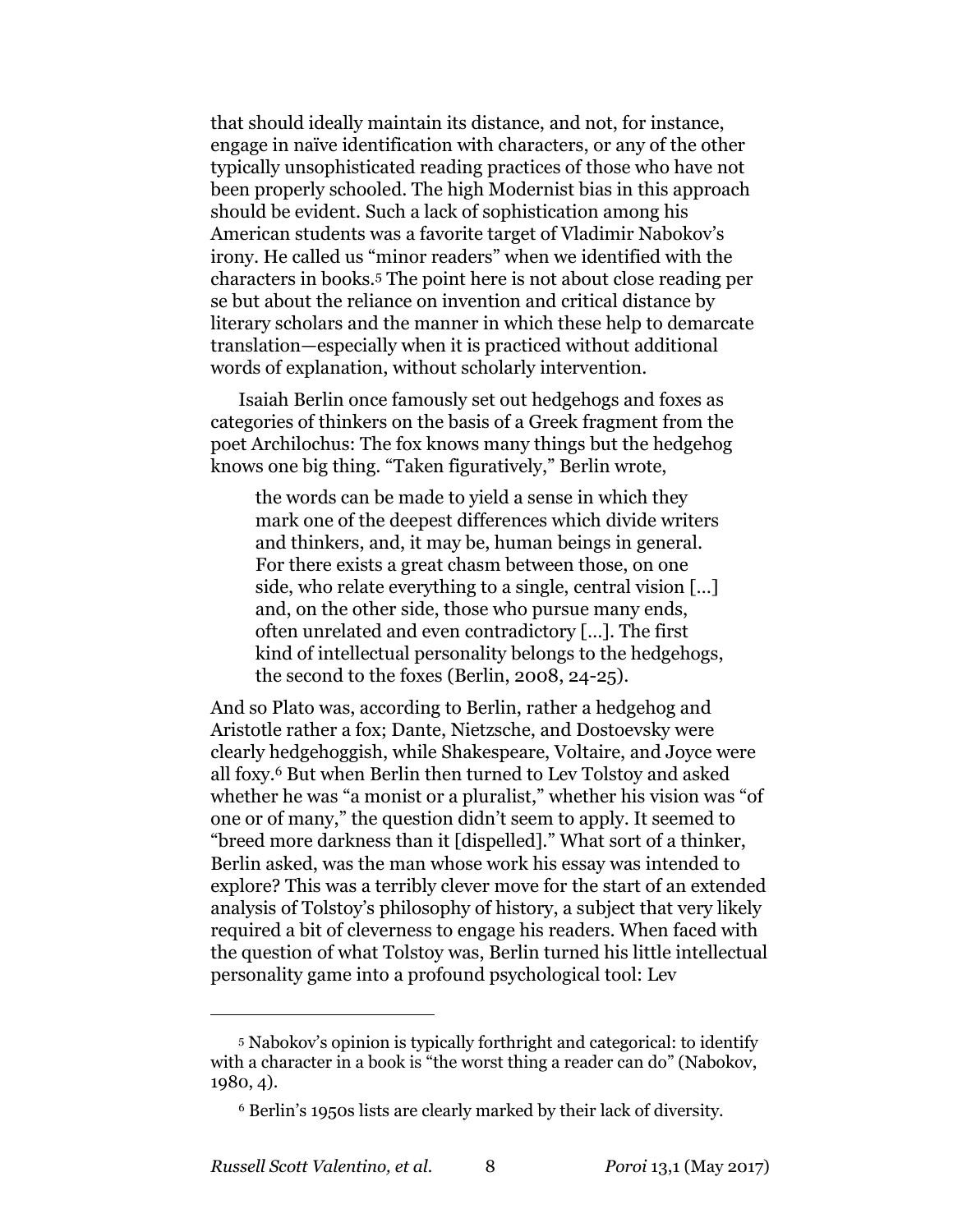Nikolaevich was, he suggested, by nature a fox, but a fox who believed in being a hedgehog, a fox who really wanted to be a hedgehog.

We borrow Berlin's gambit here partly because of the equivalently dry word "translation"—which has a powerful way of turning people's eyes up into their foreheads whenever it is invoked (an effect likely compounded by combining "translation" with "rhetoric")—and partly because the activity of translation, like Berlin's enigmatic Tolstoy, does not fit comfortably in any of the categories one usually encounters in discussions of writing, whether scholarly or creative. On one side, theorists, critics, and practitioners of translation remind us that we read translations differently than we do non-translations,<sup>7</sup> and commentaries on the specific nature of translation practice, as opposed to the practice of fiction, poetry, or drama, are legion (for instance, Weaver, 1989). But another side suggests that we routinely forget about the fact of translation while we are reading; we read over or through it, feeling that we are somehow communing with the author through a magically or inspirationally channeled version of that author's voice in English.<sup>8</sup> Some on this other side would have us see translating as akin to dual authorship,<sup>9</sup> where translators and authors differ "in name alone,"<sup>10</sup> or where translation is a form of "rewriting" if not "pure writing."<sup>11</sup> The question of what sort of activity literary translation is vis-à-vis authorship does not seem wholly

<sup>8</sup> Lawrence Venuti famously finds fault with such "simpatico" assumptions in his *The Translator's Invisibility: A History of Translation* (Venuti, 1995).

<sup>9</sup> It is worth noting that Amazon.com currently lists nearly all translations as "by [author's name] and [translator's name]"; more substantively, the historical connection between poetry and translation has been noted frequently by poets and translators alike, from Kenneth Rexroth to Anne Carson, W. S. Merwin, Charles Simic, and Rosemarie Waldrop.

<sup>10</sup> Quoted in Leighton, 1984, 18.

 $\overline{a}$ 

<sup>11</sup> Andre Lefevere uses the concept of "rewriting" in his works on translation (see for instance *Lefevere,* 1992); Elizabeth Harris suggested the notion of translation as "pure writing" in an unpublished 2011 lecture at Indiana University South Bend entitled "Translating Voice in Fiction: How an Italian Character Travels into English." The concept formed the basis of a 2014 AWP panel featuring Harris and fellow translators Esther Allen, Susan Bernofsky, and Bill Johnston.

<sup>7</sup> Lawrence Venuti's short "How to Read a Translation" points to the difference in reading practice (Venuti, 2004), as does Eliot Weinberger's "Anonymous Sources" (Weinberger, 2002).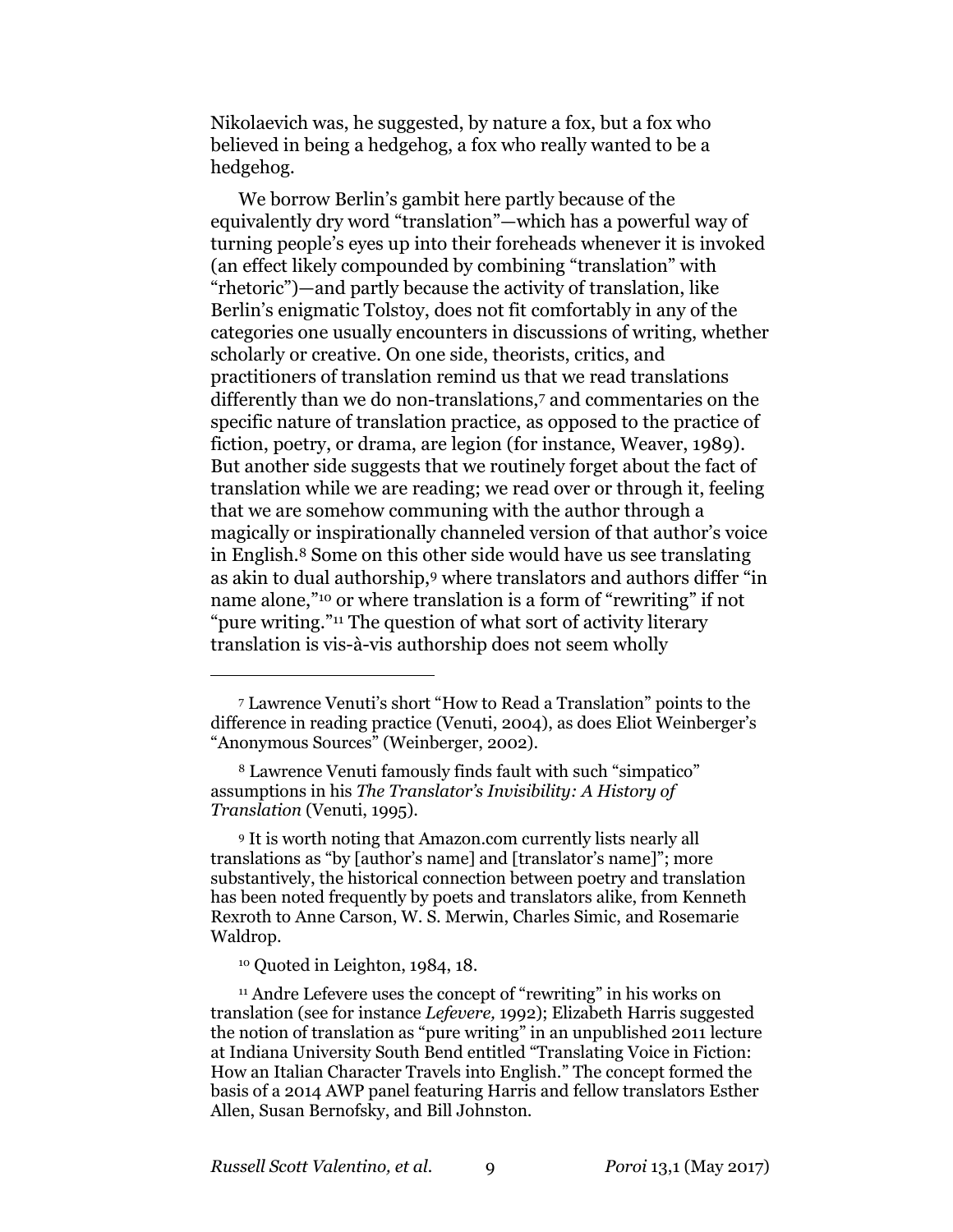appropriate; it, too, seems to "breed more darkness than it dispels." Yet it is not lack of information that makes us pause. Translators, translation historians, and translation theorists have told us a great deal about the practice and its history in many different language traditions. Nor can translation be considered obscure in any usual sense of the term: you read the source text, look up the words you might not know, then start shaping lines in the receiving culture's language that correspond to the qualities you want to bring out. Why then does the question seem out of place? When asked what translating is, in relation to authoring, what are we to say?

The essays collected here offer responses to this and related questions on the topic of rhetoric and translation. In "Towards a Rhetoric of Translation for the Postdramatic Text," Madeleine Campbell attempts to break free of the common binary of authorial intention and audience effect by means of the literary concepts of expression and affect, especially as employed in key works by Gilles Deleuze and Félix Guattari. In "*Skopos* Theory as an Extension of Rhetoric," Isabelle Collombat takes up one of the fundamental concepts of the field of Translation Studies for an exploration of its intersections with rhetorical inquiry. Jose M. Dávila-Montes's essay "Translation as a Rhetoric of Meaning" attempts to address the absence, noted above, of rhetoric-centered approaches to the study of translation, particularly core notions of Translation Studies that tend to be mediated by assumptions about meaning and language.

Anastasia Lakhtikova's "Code-Switching in Anzaldúa's *Borderlands/La Frontera* and Walcott's *Omeros*" provides an indepth case study of the manner in which the challenge of communicating difference to portray marginal, hybrid cultures may be akin to those employed by a foreignizing translator, laying the groundwork for "a new readability." And Cristina Sánchez-Martín's "The Transcoding of 'Women's Empowerment' as 'Empoderamiento de la Mujer'" focuses on the translation and proliferation of a single phrase across a variety of contexts, employing an approach informed by concepts from post-colonial studies and transnational rhetorical feminism. Finally, we append an exchange entitled "A Dialogue on Sigizmund Krzhizhanovsky," the occasion for which was a symposium on the author and his work held at Indiana University Bloomington in fall 2016. We believe the phenomenon of this author's recent re-discovery and introduction to English readers as a major figure of European Modernist literature provides an ideal case for studying how the institutions of publishing—through selection, translation, editing, design, and marketing—help to shape our understanding of which texts are included within the category of "world literature," along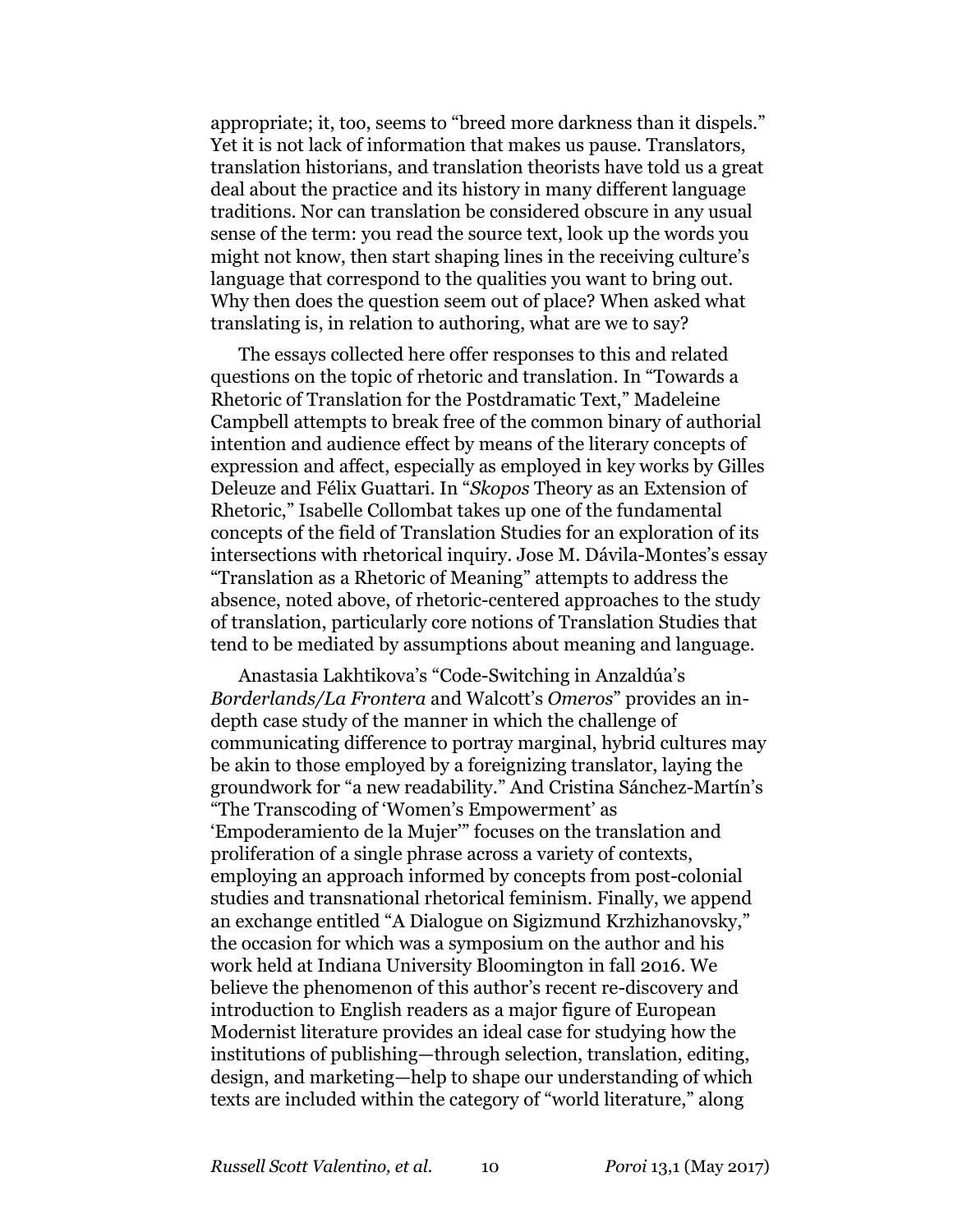with the very idea of what "world literature" means. How such an author is reconstructed as a classic, virtually from scratch, for a contemporary English audience, adds an important and timely case study for the subject of rhetoric and translation.

This project and the idea for this special issue began in the context of a grant from the National Endowment for the Humanities that brought together a group of scholars at Indiana University, Bloomington in the fall of 2013. The editors would like to express their sincere thanks to the NEH for its professionalism, foresight, and enduring support throughout the project.

Copyright © 2017 Russell Scott Valentino, Jacob Emery, Sibelan Forrester, Tomislav Kuzmanović

### **Reference List**

- Bellos, D. *Is that a Fish in your Ear?: Translation and the Meaning of Everything.* New York: Faber and Faber, Inc., 2011.
- Berlin, I. "The Hedgehog and the Fox." In Kelly, A. and H. Hardy (Eds.) *Russian Thinkers*. (Pp. 24-92). New York: Penguin Classics, 2008.
- Booth, W. C. *The Rhetoric of Fiction.* Chicago, IL: University of Chicago Press, 1961.
- Highet, G. *Anatomy of Satire.* Princeton University Press, 2015. <https://doi.org/10.1515/9781400849772>
- Lefevere, A. *Translation, Rewriting, and the Manipulation of Literary Fame.* London, 1992.
- Leighton, L (Trans. and Ed.) *The Art of Translation: Kornei Chukovsky's A High Art.* Knoxville, TN: The University of Tennessee Press, 1984.
- Morson, G. S. and C. Emerson. *Mikhail Bakhtin: Creation of a Prosaics.* Stanford, CA: Stanford University Press, 1990.
- Nabokov, V. "Good Readers and Good Writers." In *Lectures on Literature*. (Pp. 1-6). New York: Harvest Books, 1980.

Venuti, L. *The Translator's Invisibility: A History of Translation.* New York: Routeledge, 1995. <https://doi.org/10.4324/9780203360064>